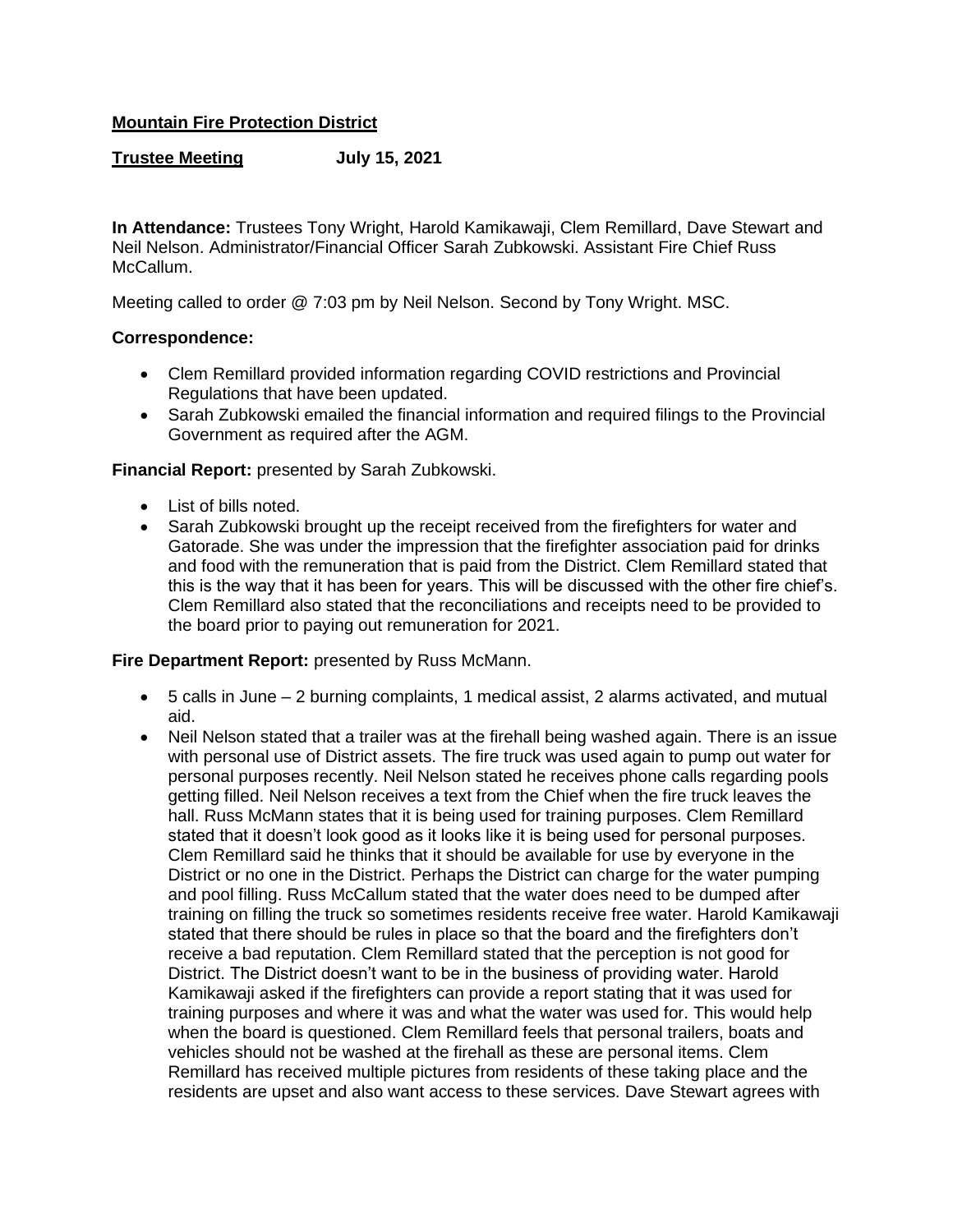Harold Kamikawaji that a report should be filed and then the board would have some answers to questions from residents on what the truck is being used for. Russ McCallum believes that if you volunteer for the District you should have access to use of the equipment/hall. Tony Wright stated that it is a perception issue when the residents see the equipment being used by the firemen. Clem Remillard stated that he receives more complaints all the time regarding the use of the fire trucks and hall. Harold Kamikawaji motions that a report be filed with the board each time the fire truck is used that states where the truck is going and where the water is pulled from and where it is dumped. Russ McCallum stated that we will have to pay for water from the City of Nanaimo if we report where the water is being drawn from. Tony Wright seconds Harold Kamikawaji's motions. MSC.

# **Old Business:**

- Clem Remillard stated that Mitchell Nelson is still updating the florescent lights to LED. The bay is yet to be done.
- The generator maintenance is complete.
- Sarah Zubkowski has yet to receive the ICBC cheque to cover the Nucor Environmental bill.
- Russ McCallum stated that the fire comm system is running smoothly so far. Russ McCallum stated that the radios are being reprogrammed and switched over for the Surrey Dispatch system.
- Clem Remillard stated that the Certificate for insurance purposes is on the website for the residents. The firemen received a draft letter from firefighters that they want the Board to mass mail this out. The board feels that the sign has the information, the website has the information, the mailboxes had a notice and it was discussed at the AGM therefore there is no need to mail out a letter.
- Clem Remillard stated that the fobs are still being updated with the firefighters
- The firefighters are still waiting on quotes regarding the replacement truck for 903.

## **New Business:**

- Clem Remillard stated that the email is not working well through the website and asked whether the board is ok with getting separate emails. Board stated they would prefer to keep this through personal emails.
- Russ McCallum asked about the 10% increase in the firefighters budget that was brought up at the AGM by the firefighters. The board stated that they will discuss this further.
- Russ McCallum stated that the new compressor puts out more output than 4 of the bottles the fire department has. These bottles are expired. Therefore the firefighters would like to upgrade 2 of these bottles to larger bottles at a price of \$3500 per the quote. Tony Wright asked the firefighters to get another quote as per the policy. Tony Wright will look into this and give a quote to the firefighters next week.
- Tony Wright stated that the firehall roof has a lot of moss and we should get this removed. Clem Remillard also stated that the gutters should be cleaned.
- Clem Remillard stated that a vote for chairman of the board needs to happen. Clem Remillard votes for Neil Nelson. Second Harold Kamikawaji. MSC.
- New trustees need to get codes to Sarah Zubkowski and Clem Remillard will get fobs.

**Questions:** No residents in attendance.